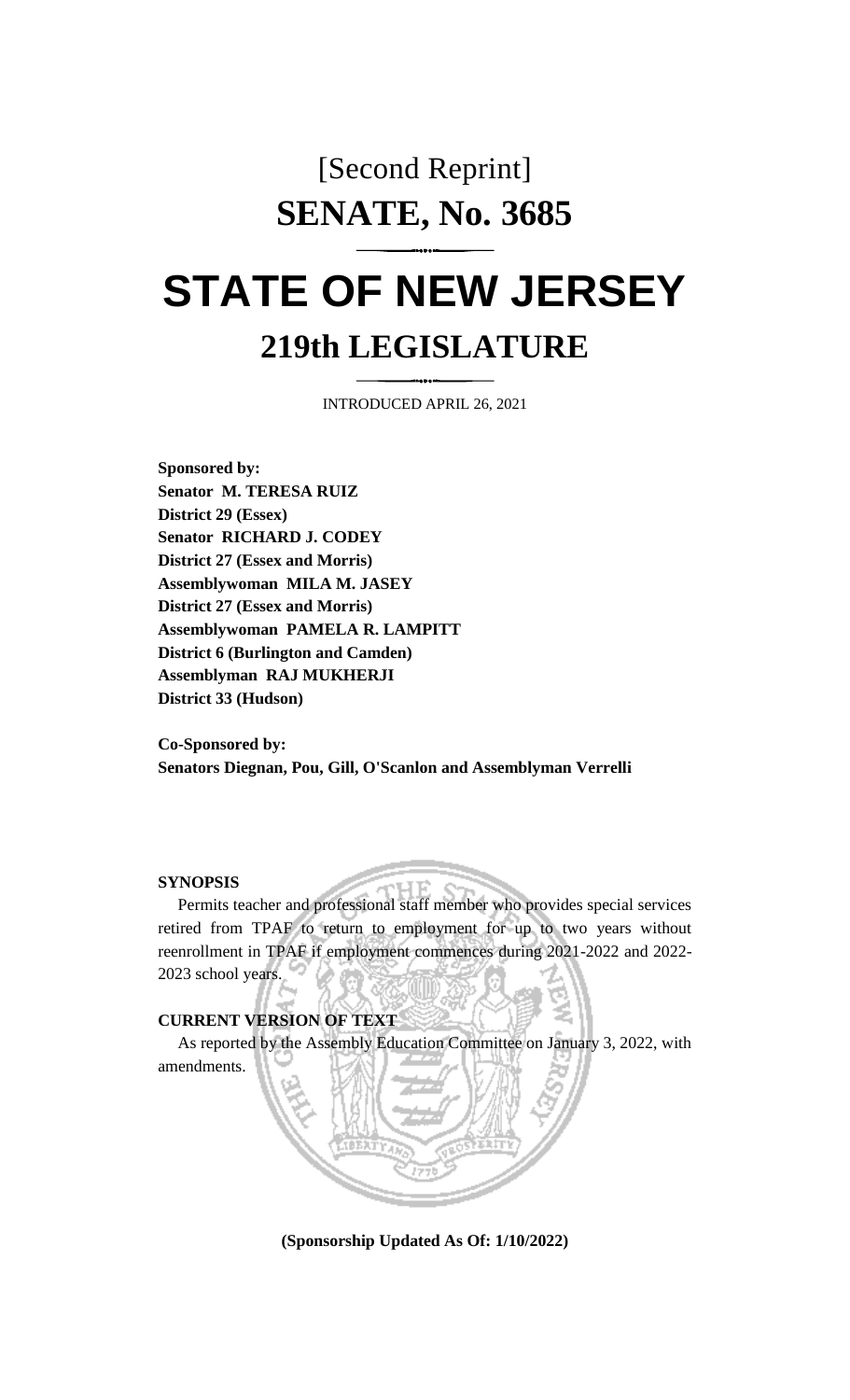**AN ACT** concerning a return to employment by a **<sup>1</sup> [**school**] 1** teacher <sup>1</sup> or a professional staff member who provides special services<sup>1</sup> during the **<sup>1</sup> [**public health emergency and**] 1 2 [**state of emergency for the COVID-19 pandemic**]** 2021-2022 and 2022- 5 2023 school years<sup>2</sup> after retirement from the Teachers' Pension and Annuity Fund.

 **BE IT ENACTED** *by the Senate and General Assembly of the State of New Jersey:*

 $\frac{a_n^2}{a_n^2}$  Notwithstanding the provisions of N.J.S.18A:66-53.2 to the contrary, the cancellation, reenrollment, and additional retirement allowance provisions of subsection a. of N.J.S.18A:66- 53.2 shall not apply to a former member of the Teachers' Pension 15 and Annuity Fund who is a <sup>1</sup>[certificated]<sup>1</sup> teacher <sup>1</sup><sub>Of Who is a</sub> professional staff member providing special services, including but 17 not limited to a speech language specialist or a therapist,<sup>1</sup> and who, after having been granted a retirement allowance, becomes employed by a board of education in a position of critical need as determined by the State Commissioner of Education on a contractual basis for a term of not more than one year; except that the cancellation, reenrollment, and additional retirement allowance provisions shall apply if the former member becomes employed within 180 days with the employer from which the member retired. Nothing herein shall preclude a former member so reemployed with a board of education from renewing a contract for one additional year; provided that the total period of employment with any individual board of education does not exceed a two-year period, unless so approved by the Commissioner of Education as being in the best interests of the school district; and provided that no such renewal shall provide the former member an election regarding whether or not to be reenrolled.

 The former member's retirement shall have been a bona fide retirement and any employment or reemployment under this section shall not be prearranged before retirement.

 b. A school district of a board of education in a position of critical need, as determined by the Commissioner of Education, seeking to reemploy a former member pursuant to the provisions of subsection a. of this section shall demonstrate to the board of education the need for reemploying such members prior to reemployment by the board of education.**<sup>2</sup>** 

This section shall apply only with regard to a **<sup>1</sup> [**certificated**] 1** 43 teacher <sup>1</sup> or a professional staff member who provides special

**EXPLANATION – Matter enclosed in bold-faced brackets [thus] in the above bill is not enacted and is intended to be omitted in the law.**

Matter underlined thus is new matter.

**Matter enclosed in superscript numerals has been adopted as follows: Senate SBA committee amendments adopted June 17, 2021. Assembly AED committee amendments adopted January 3, 2022.**